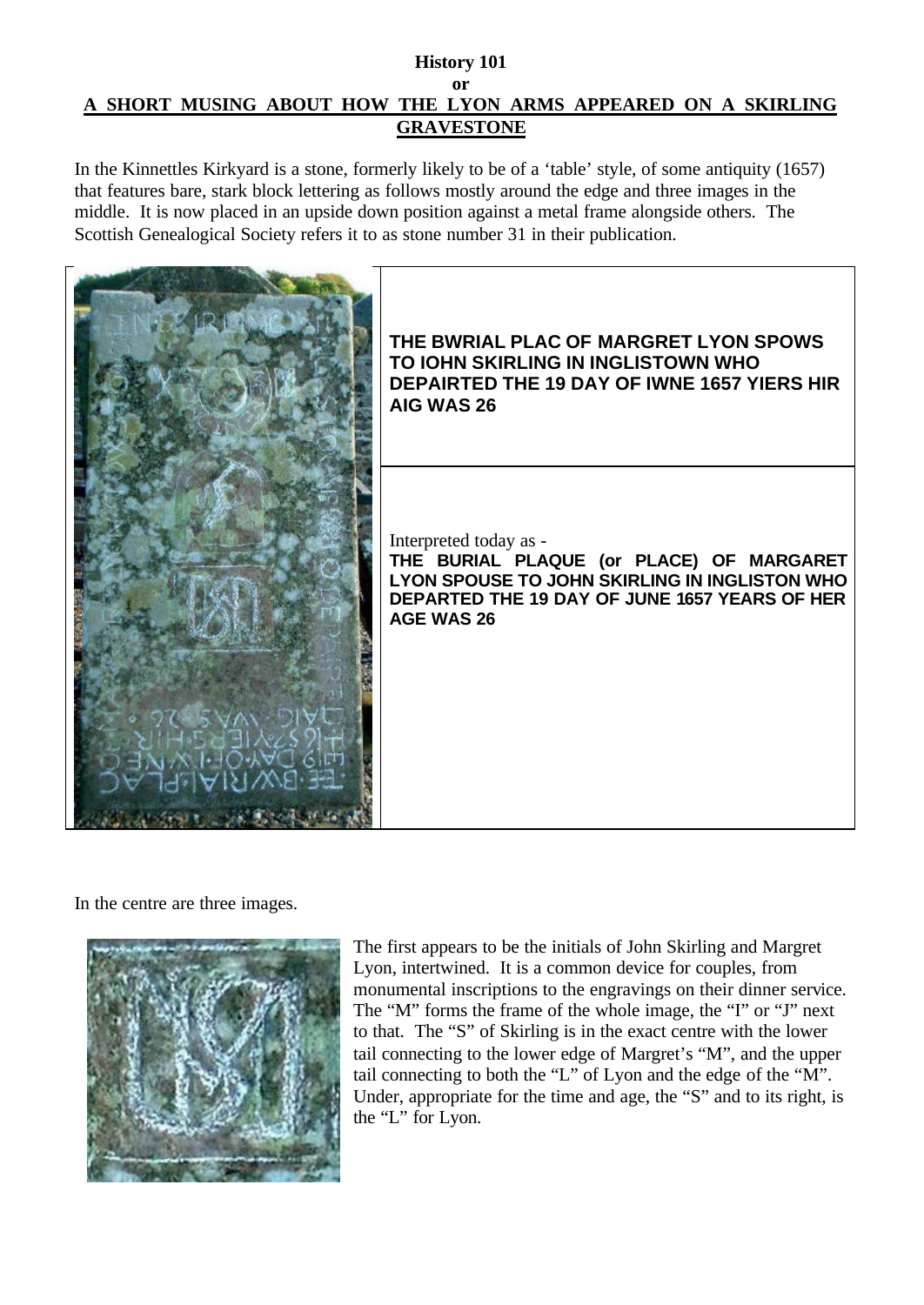Here you can see the initials of their surnames. . .





. . and here the initials of their forenames.

And here you can see the initials (forenames in white and surnames in black). You can see that, as was the usual convention, the initials of the husband overlay those of his wife, even though her "M" frames the entire image. The initials are intertwined and overlaid in a 'Celtic knot' fashion, the stonemason clearly showing that some letters overlapped, and some went under.





The bottom image is simply what is known in art historical terms a "*memento mori*", and it even is named as such on the stone. The words literally mean 'the influence of or place of the dead," and are an iconographic allusion to the concept of "you, too, shall follow". *Memento mori* shown in countless images in art – from magnificent paintings to simple crafts, and almost always are represented by a skull.

The concept behind the idea is all the more visually appealing because of the weathering and lichens as well

as the quaint quality of the rendering of the skull. Note to the left the grave symbol of an hourglass (representing our allotted time) and to the right the crossed bones, representing our eternity in death.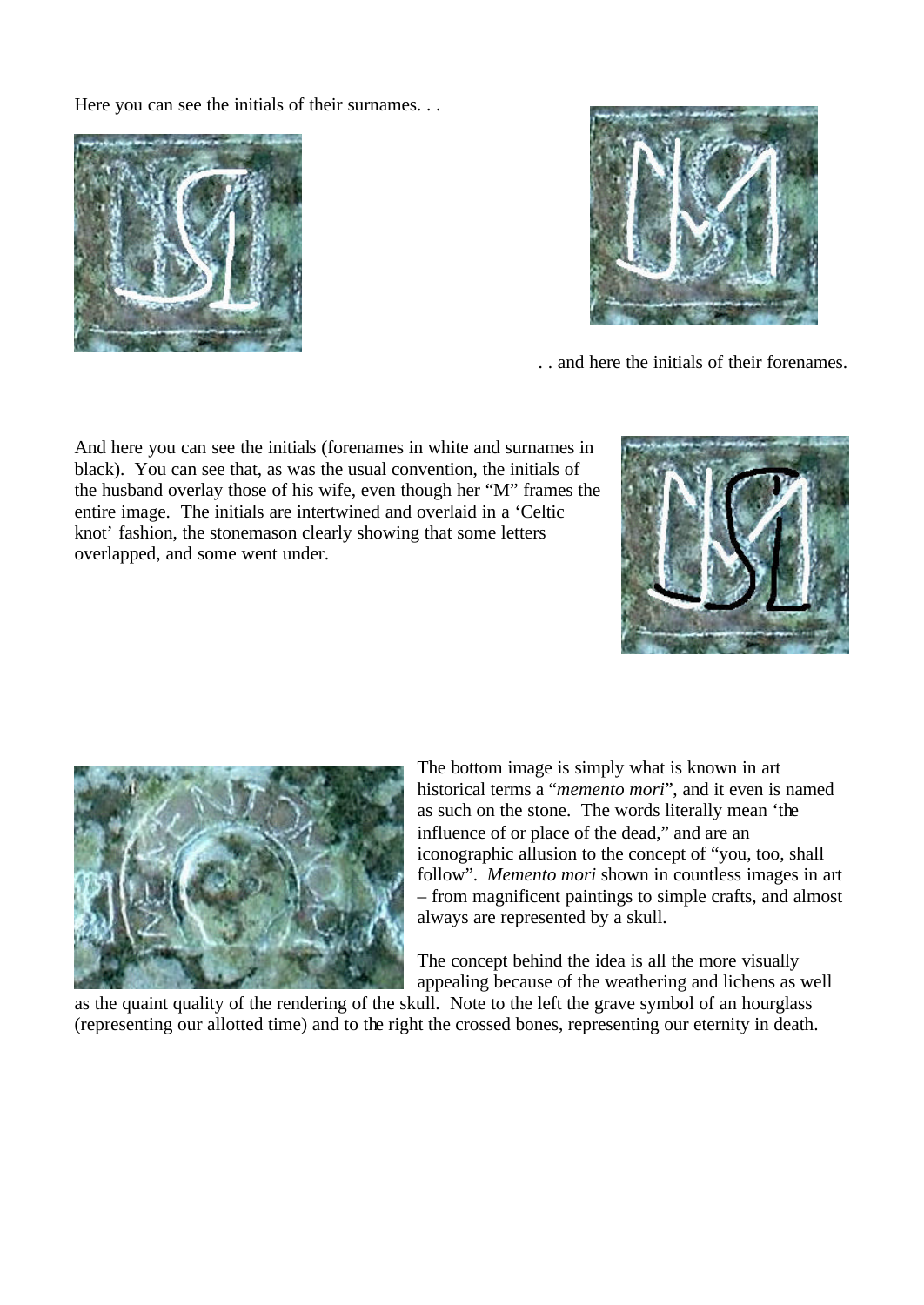

The middle image is the most intriguing. This is the image as I received it. It appears to be a shield, a coat of arms, or similar device. What could it represent?

This is where the story begins to become interesting. The surname "Lyon" is the same as the Lords of Glamis, later the

Earls of Kinghorne and Strathmore, a family intimately tied to the history of Scotland from the time of Robert II to the present day. The late Queen Elizabeth, the Queen Mother, is perhaps the best-known daughter of this family. Is it possible that Margret Lyon was another?

Who was Lord Glamis in 1657? John Lyon, the  $2<sup>nd</sup>$  Earl of Kinghorne. He was a close personal friend of the Marquis of Montrose, and was with him when the latter subscribed to the National Covenant in 1638. When Montrose broke with the Scots Parliament to fight for Charles I, the Earl of Kinghorne could not support him any longer and nearly bankrupted his estates supporting the Army of the Covenant against his friend. It has been said of the  $2<sup>nd</sup>$  Earl of Kinghorne that he came "to his inheritance the wealthiest peer in Scotland, and he left it the poorest." Glamis, under his tenure, was stripped of its furniture and allowed to fall into disrepair. Huntly (also called Castle Lyon), the family's other holding in Perth, was also in a state of ruin.

John Lyon's son, Patrick, received a new patent of nobility in 1677, and was known after as the Earl of Strathmore and Kinghorne, Viscount Lyon, Baron Glamis, Tannadyce, Sidlaw and Strathdicthie. When he inherited his titles, he also inherited debts amounting to  $\text{\pounds}40,000$ , a huge sum at the time. He was the re-builder of Glamis; he paid off his father's debts through skilful management of his estates. Patrick Lyon is, in short, substantially responsible for the Glamis Castle we see today. Interestingly, Patrick's mother was Lady Elizabeth Maule, a daughter of another Angus family of great influence – the Panmures – as well as a family who, like the Lyons, were Jacobites after the Reformation.

So, was Margret a Lyon? Of this influential family dating back to the times of the Bruce? Of the same family that represents the maternal line of the present Queen Elizabeth? What IS the centre image on the gravestone? It appears to be a shield, can it be arms?

This is a representation of the first arms known for the Lyons:



It is recorded among the Scottish coats in the *Armorial de Berry* assembled for Charles VII of France by Gilles le Bouvier in the  $15<sup>th</sup>$  century; "Argent a lion Azure, overall a riband Gules". It was assigned to "*Le seigneur de Lion*". Le Bouvier visited Scotland in 1450-55, and therefore it suggests that it was borne by Patrick Lyon, 1<sup>st</sup> Lord Glamis. The red "riband" indicates that Lord Glamis recognized a right to his arms being "undifferenced" (or without the 'riband'). What this means is that he saw a right to the arms without the riband because of someone else's claims that proved his own.